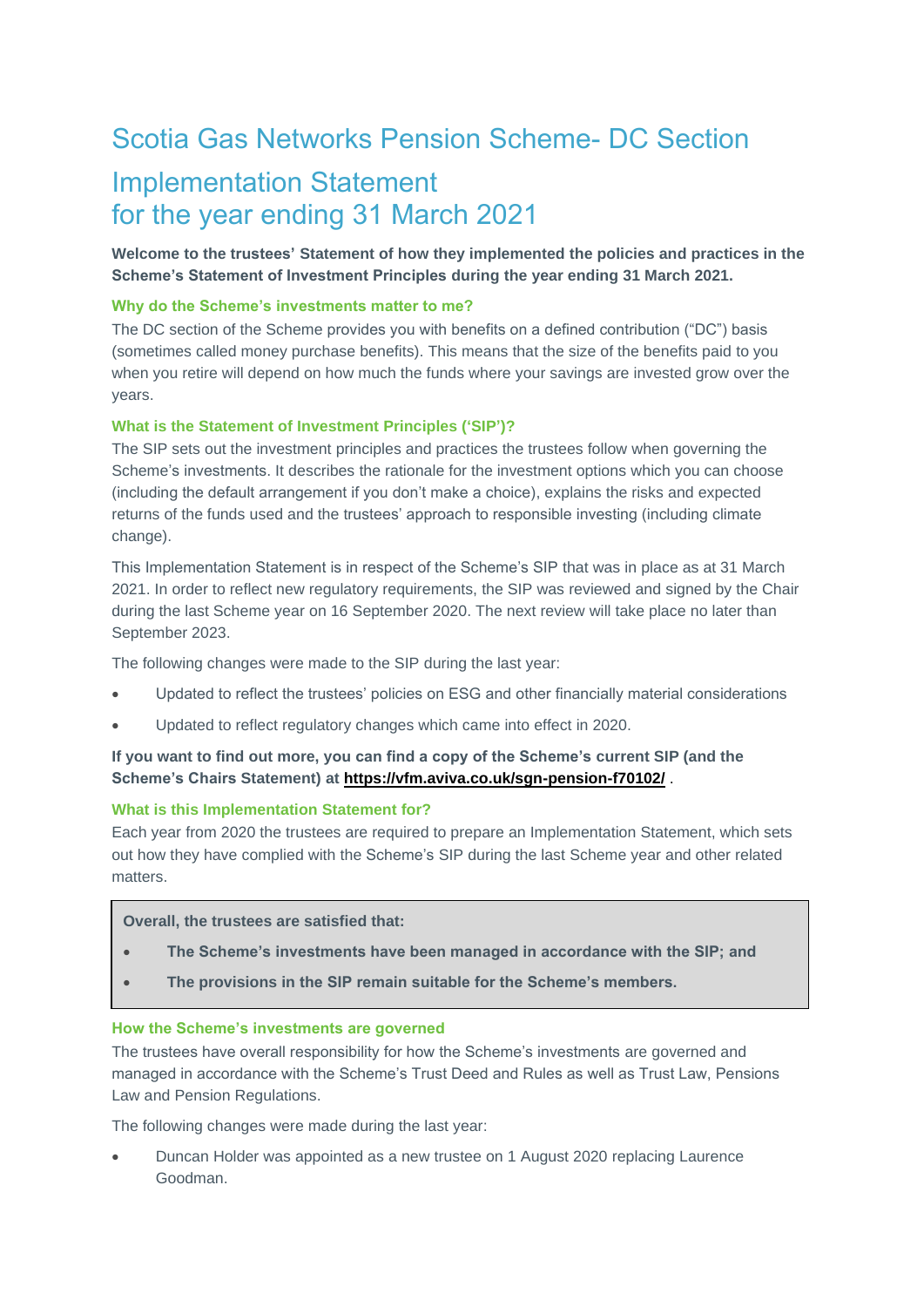The trustees have delegated day-to-day investment decisions, such as which investments to buy and sell, to the platform provider and fund managers.

The trustees undertook the following activities during the last year to ensure that their knowledge of investment matters remains up to date:

• The trustees received training on DC Governance, ESG fund developments and Responsible Investment.

The trustees monitor how well their investment advisers meet the objectives agreed with them, which are designed to align with the Trustees' objectives and investment strategy as set out in the SIP. During the last year the investment advisers agreed the following objectives with the trustees:

- Deliver an investment approach for the default option that maximises risk-adjusted real returns for members.
- Provide advice in relation to self-select range that incorporates sufficient choice for members to meet their own needs in terms of investment risk, investment return and retirement choices, reflecting member feedback where relevant.

**The trustees are satisfied that during the last year:**

- **The Scheme's DC governance structure was appropriate;**
- **The trustees have maintained their understanding of investment matters; and**
- **Their investment advisers met the agreed objectives.**

## **How the default arrangement and other investment options are managed**

The objectives and rationale are set out in the SIP on pages 3 to 4 for the default arrangement and for the other investment options on pages 5 to 6).

The trustees carried out an in-depth three-yearly review of the default arrangement and other investment options on 16<sup>th</sup> February 2021 to ensure they remain suitable for most members. This involved:

- Looking at the demographic profile of the Scheme's membership;
- Looking at the members' investment choices and what choices of benefits they make when they retire;
- Considering market conditions and developments in investment thinking;
- Considering the time over which members will be invested in the investment options;
- Deciding whether any changes to the default arrangement's and other investment options' objectives are necessary;
- Monitoring the investment performance of each fund;
- Considering whether the design of the default arrangement and other investment options, as well as the funds they use, still meet their investment objectives;
- Considering whether the default arrangement and other investment options still represent good value for members; and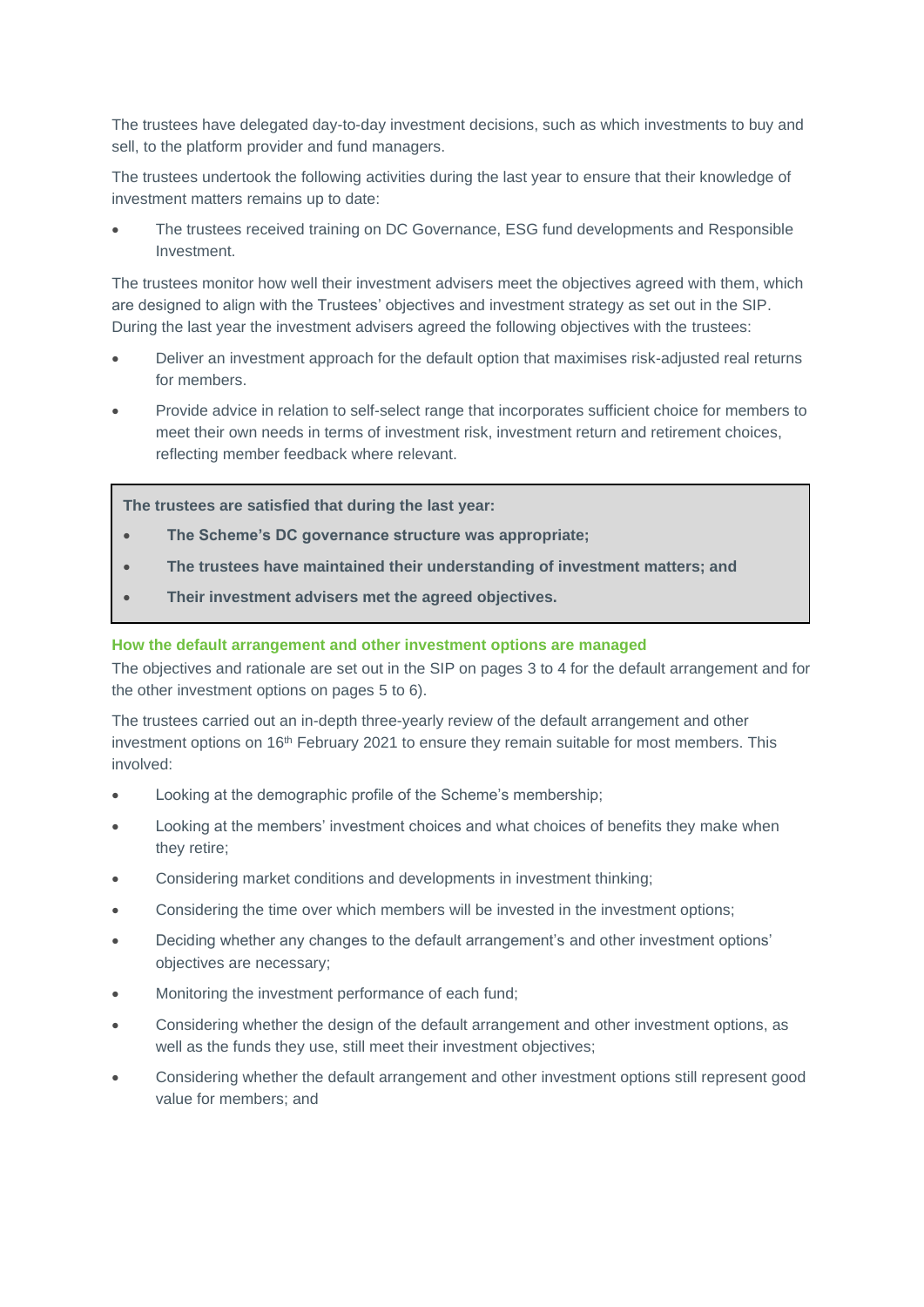• Obtaining investment advice on any changes to the default arrangement and other investment options.

**The trustees are satisfied that the default arrangement remains suitable for most members and meets the Trustees' default arrangement investment objectives because:**

- the glidepath offers a suitable balance between a cost effective option as well as providing opportunity for long term growth and meeting the needs of DC Section members at retirement
- whilst performance of the strategy has slightly lagged benchmark over the last 5 years, performance relative to beating inflation by a hurdle over the longer term has been achieved.

**The trustees are satisfied that the other investment options remain suitable for members once the L&G Ethical Global Equity Fund is introduced in 2021.**

**The trustees decided to make the following changes to ensure that the other investment options meet the needs of members:**

# **• Introduce an ESG fund (the L&G Ethical Global Equity Fund) to the self select fund ranges of the DC and AVC sections.**

#### **Other default arrangements**

The Scheme has one legacy default arrangement which is closed to new members which is only utilised by one member who is close to retirement. The trustees believe this arrangement is suitable for this member.

## **The trustees' investment beliefs**

The trustees are in the process of developing a set of DC specific investment beliefs which they will set out in the SIP.

#### **The expected risks and returns on your savings in the Scheme**

The investment risks relating to members' DC benefits are described in the SIP on pages 7 and 8 and the expected returns from each type of investment used by the Scheme are described in the SIP on pages 10 and 11.

**The trustees believe that the main investment risks members face described in the SIP have not changed materially over the last year.**

**The trustees are satisfied that the current expected rates of investment return for the types of funds described in the SIP are still reasonable relative to the risks that members face, and that the investment options available are appropriate for managing those risks and meet the objectives set out in the SIP.**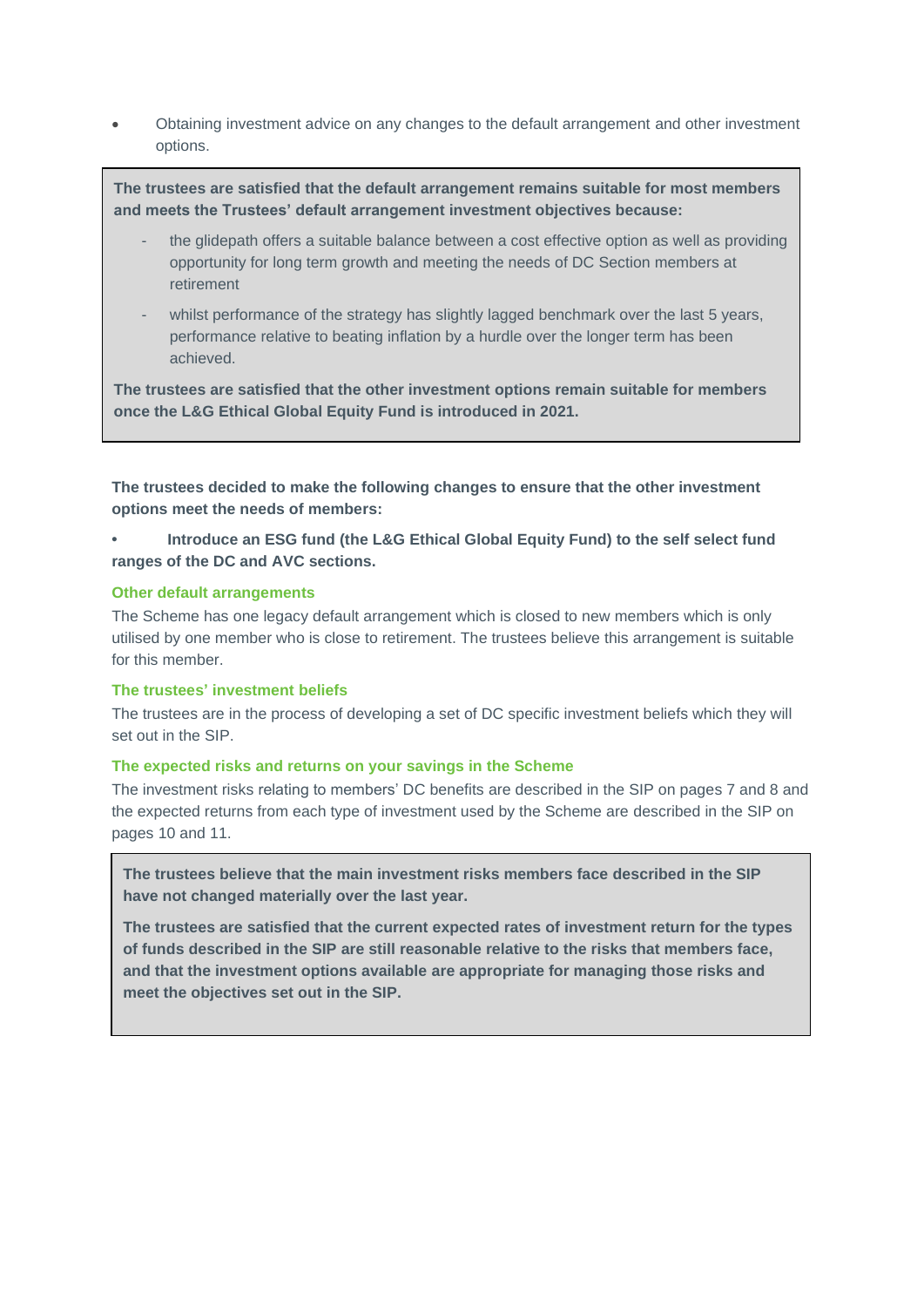The trustees' views on the expected levels of investment risks and returns inform decisions on the strategic asset allocation (i.e. what types of assets and areas of the world the Scheme invests in over the longer-term) for the Scheme's lifestyle option (which gradually change the funds in which your savings are invested as you approach retirement).

**The trustees' views on the long-term mix of investments for the Scheme's lifestyle option including the default arrangement did not change during the last year.**

# **Platform providers and fund managers Choice of platform providers and funds**

The trustees monitor the service of the platform provider used by the DC section of the Scheme, Aviva, by:

Reviewing Aviva's quarterly governance reports on a quarterly basis.

There have been no changes to the platform provider and funds during the last year.

# **The trustees are satisfied that the platform provider used by the Scheme remain appropriate.**

## **Ability to invest / disinvest promptly**

It's important that your contributions can be invested promptly in the default arrangement or the investment options you have chosen and that your investments can be sold promptly when you want to change where they are invested, transfer your pension pot to another scheme or your benefits are due to be paid out when you retire.

The trustees ensure this happens by monitoring the service levels and standards of the investment and disinvestment processes completed by Aviva.

# **The trustees are satisfied that money can be invested in and taken out of the Scheme's funds without delay as set out in the SIP.**

#### **Changes in where funds are invested**

The trustees monitor the volume of buying and selling of the assets in which each fund is invested that is carried out by the funds' managers.

Short-term changes in the level of turnover of the assets in which a fund is invested may be expected when a fund manager alters its investment strategy in response to changing market conditions. However, a change in the level of portfolio turnover might indicate a shift in the amount of risk the fund manager is taking, which could mean that a fund is less likely to meet the objectives for which it was chosen by the trustees.

**The trustees are satisfied that the level of trading of the funds' assets carried out by the fund managers has been consistent with the funds' objectives.**

#### **Security of your savings in the Scheme**

In addition to the normal investment risks faced investing in the funds used by the Scheme, the security of your savings in the Scheme depend upon:

The financial strength of the investment platform provider used by the Scheme;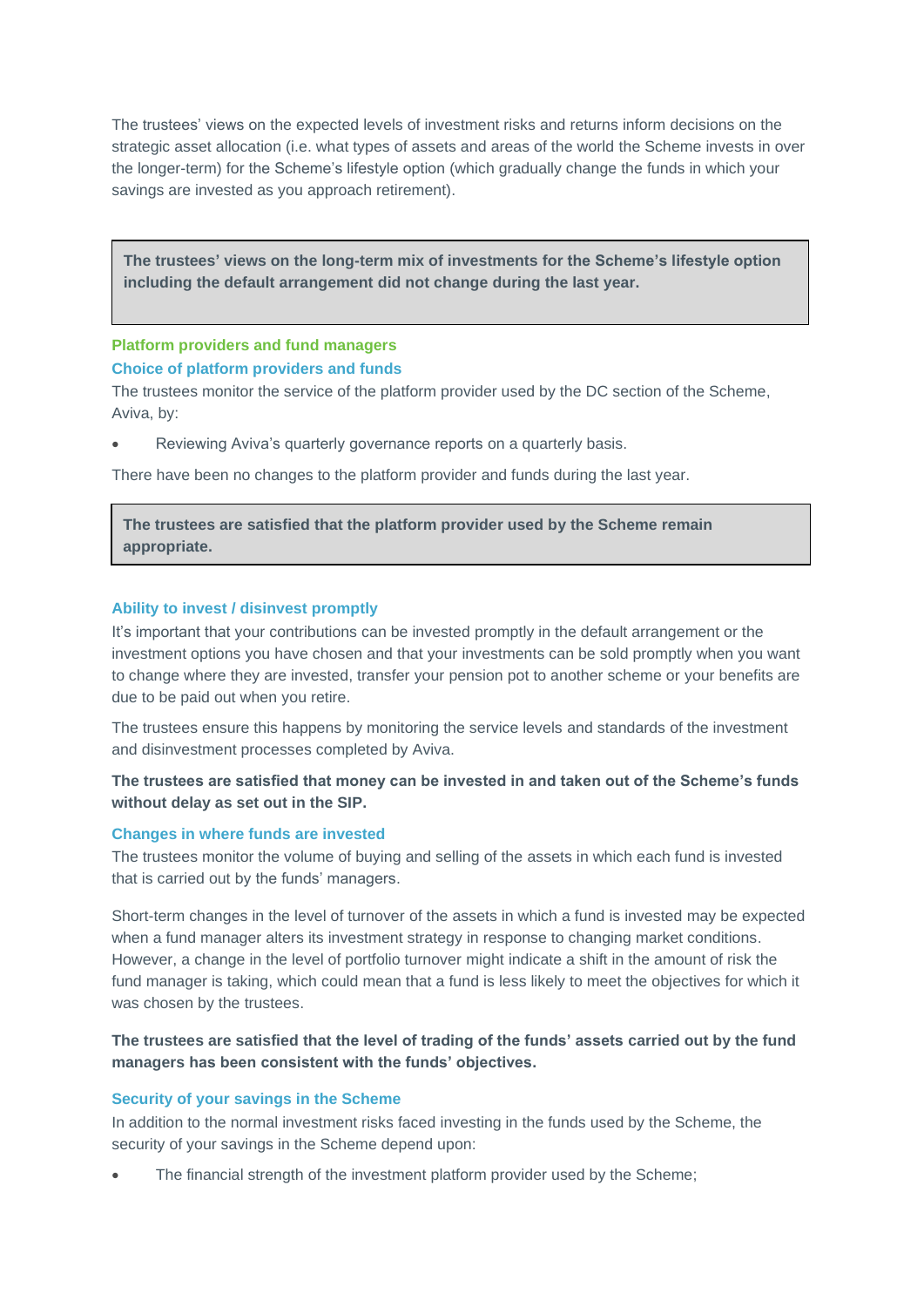- The financial strength of the fund managers used by the investment platform; and
- The legal structure of the funds the Scheme invests in.

The financial strength of the platform provider and the fund managers has a bearing on the risk of losses to the Scheme's DC members caused by the remote chance of one of these institutions getting into financial difficulties. The legal structure of the funds used has a bearing on the degree to which the funds' assets are "ring-fenced" from the rest of the provider's or fund managers' business in the unlikely event that the provider or manager becomes insolvent.

During the last year the trustees, with the help of their investment adviser, have reviewed information from the platform provider on the provider's financial health.

**There have been no changes to the structure of the funds used by the Scheme during the last year. The trustees are not aware of any material changes in the financial strength of the investment platform provider or the fund managers used by the platform in the last year.**

# **Conflicts of interest**

As described on page 14 of the SIP, the trustees consider potential conflicts of interest:

- When choosing fund managers;
- When monitoring the fund managers' investment performance and the fund managers' approaches to investment stewardship and responsible investing; and
- When the fund manager is making decisions on where each fund is invested.

The trustees expect the fund managers to invest the Scheme's assets in the members' best interests. During the last year the trustees considered the fund objectives when selecting the L&G Ethical Global Equity Fund as a new fund. As the funds used by the Scheme are held at arms-length from the trustees via an investment platform, the trustees have asked the platform provider to report on its own investment governance of the funds including potential conflicts of interest.

**The trustees are satisfied that there have been no material conflicts of interest during the year which might affect members' benefit expectations.**

#### **Manager incentives**

As described on page 11 and 12 of the SIP, the trustees seek to ensure that the fund managers are suitably incentivised to deliver investment performance in keeping with the funds' objectives.

The funds used by the Scheme are held at arms-length from the trustees via an investment platform. Nevertheless, the trustees believe it is in the platform provider's best commercial interests to ensure that the fund managers are suitably incentivised to meet their funds' investment objectives.

**The trustees are satisfied that the fund managers are suitably incentivised to deliver good outcomes for the Scheme's members.**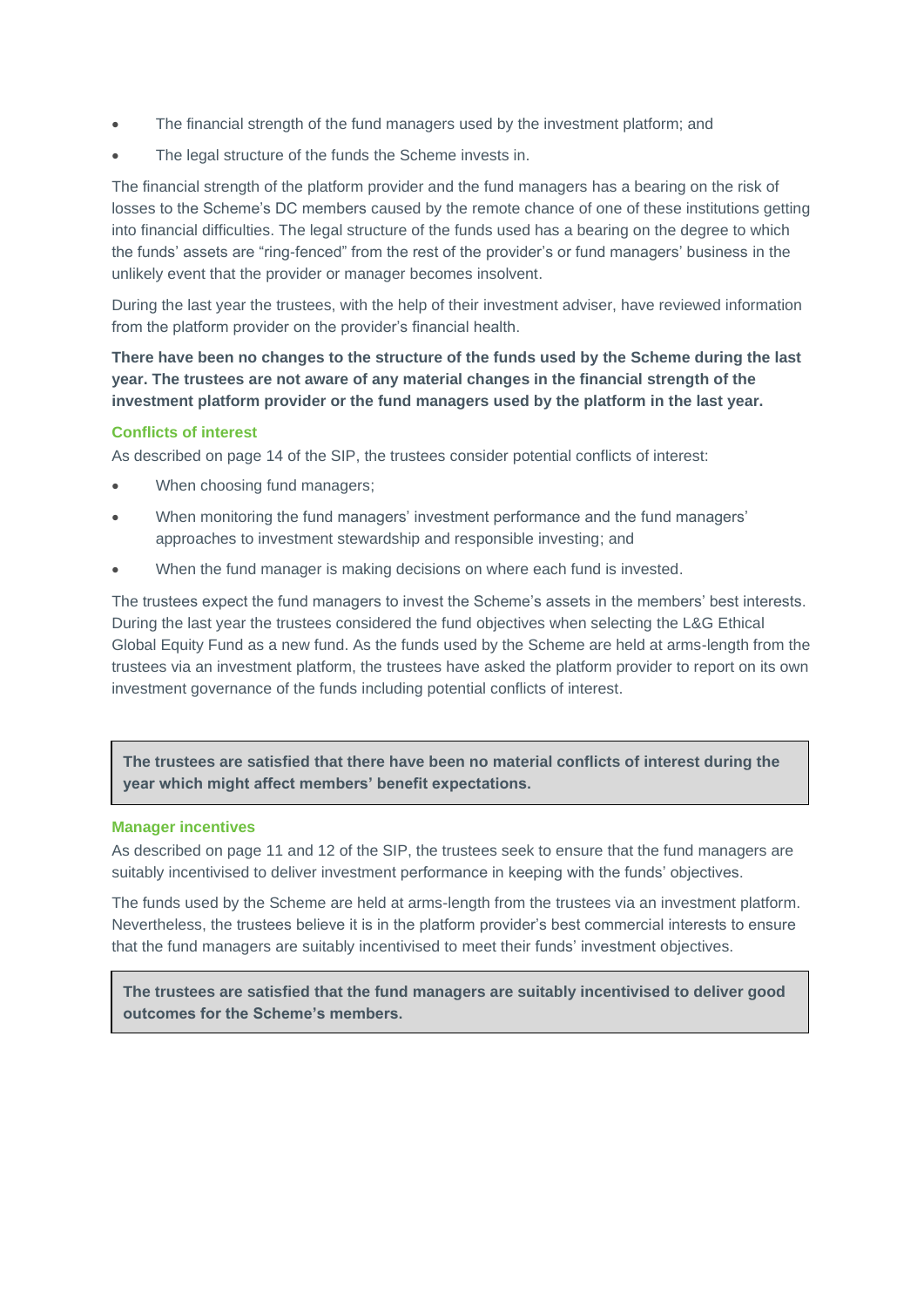# **Responsible Investment**

The trustees believe that responsible investing covers both sustainable investment and effective stewardship of the assets the Scheme invests in.

**The trustees made the following changes to their approach to responsible investing during the last year :**

• Decided to introduce a fund which is considered a 'Responsible Investment' fund – the L&G Ethical Global Equity Fund to the AVC and DC Section self select fund range.

#### **Sustainable Investment**

The trustees believe that investing sustainably is important to control the risks that environmental factors (including climate change), social factors (such as the use of child labour) and corporate governance behaviour (called "ESG" factors) can have on the value of the Scheme's investments and in turn the size of your retirement benefits.

The trustees have considered the length of time members' contributions are invested in the Scheme when choosing and reviewing the funds used in the investment options. The Scheme's youngest members are between age 30 and 39 who could therefore have savings invested for c.35 years which has been taken into account when the trustees introduced and reviewed the default arrangement.

The trustees periodically review the platform provider's approaches to sustainable investing. The trustees receive annual reports from Aviva on how the fund managers have handled these risks.

**The trustees are satisfied that during the last year the Scheme's investments were invested in accordance with the policies on sustainable investing set out in the SIP.**

#### **Investment stewardship**

As described on page 13 of the SIP, the trustees believe it is important that the fund managers as shareholders or bond holders take an active role in the supervision of the companies in which they invest. As the platform provider, Aviva Investors (AI) delegate voting rights to the fund managers listed below (Legal & General Investment Management (LGIM), BlackRock and Schroders) however they also hold their own voting rights through their investment platform, AI. This entails both voting at shareholder meetings and engaging with the management on major issues which affect a company's financial performance (and in turn the value of the Scheme's investments).

As the Scheme's investments are held at arms-length from the trustees and members through an investment platform operated by Aviva, who in turn access funds provided by LGIM, Schroders, BlackRock and their personal AI funds to invest the schemes money. Trustees are not able to instruct the fund managers how they should vote on shareholder issues. The trustees nevertheless:

- Choose fund managers whose voting policy are consistent with the scheme objectives;
- Expect fund managers to vote in a way which enhances the value of the funds in which the scheme invests;
- Monitor how the fund managers exercise their voting rights.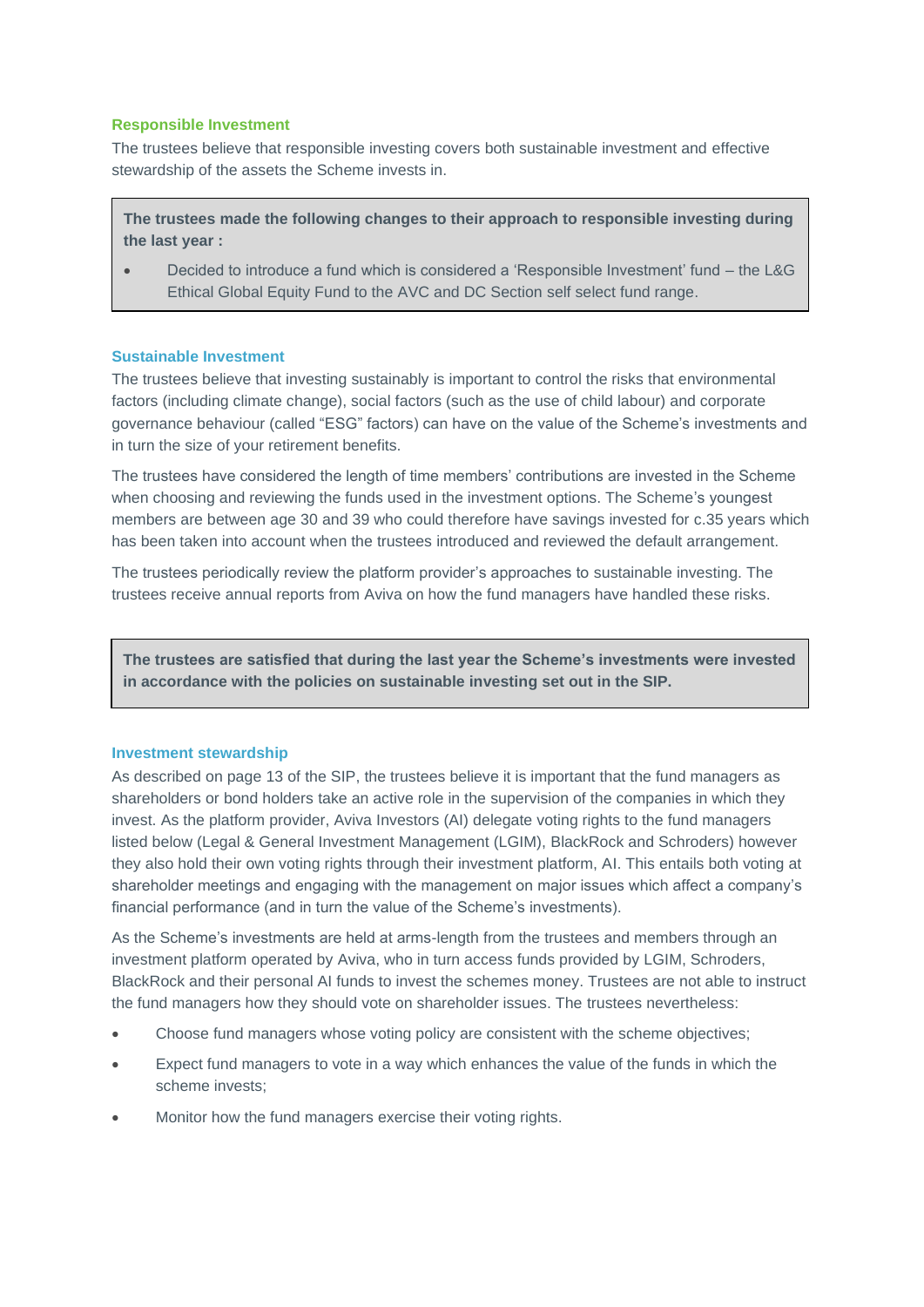# **How do the trustees monitor this?**

The trustees periodically review the platform provider's and fund managers approaches to stewardship including voting and engagement policies.

The trustees are making arrangements to receive regular reports from the platform provider as to how the fund managers have voted at shareholder meetings and what topics fund managers have discussed with the companies in which they invest.

## **Funds available in the scheme With Voting Rights Attaching to Them:**

The funds with voting rights attaching to them that form part of the default fund range are:

• Aviva My Future which is composed of the Aviva My Future Growth and Aviva My Future Consolidation.

## **The funds with voting rights attached that are available in the self-select range are:**

- Aviva Pension Blackrock UK Equity Index Tracker IE
- Schroder Life Intermediated Diversified Growth
- Aviva Pension BlackRock World Ex UK Equity Index Tracker IE
- Aviva Pension BlackRock European Equity Fund
- LGIM diversified fund
- Aviva Pension BlackRock (30:70) Currency Hedged Global Equity Index Tracker IE
- BlackRock Emerging Markets Equity Index

# **The funds with voting rights attached that are available in the AVC range are:**

- Aviva Pension Blackrock UK Equity Index Tracker IE
- Aviva Pension BlackRock (30:70) Currency Hedged Global Equity Index Tracker IE
- **LGIM Diversified Fund**

#### **How Do the Managers Exercise Their Votes?**

**Aviva** review their voting policy on an annual basis. They seek to prioritise voting and engagements by the size of their holding since this will most likely benefit their clients. They maintain a database to record their voting and engagements with companies, this allows them to review the effectiveness of the votes they have previously cast.

**BlackRock** have an investment stewardship team which advocates sound corporate governance and makes sure practices are aligned with long-term sustainable financial performance. They prioritise engagements which include the following topics:

- Board quality
- Environmental risks and opportunities
- -Corporate strategy and capital allocation
- -Compensation that promotes long-termism
- -Human capital management

**Schroders** evaluate voting issues that arise and vote on them in line with their fiduciary responsibilities in what is deemed to be in line with the interests of the client. They utilise company engagement, internal research and investor views to aid there voting decisions.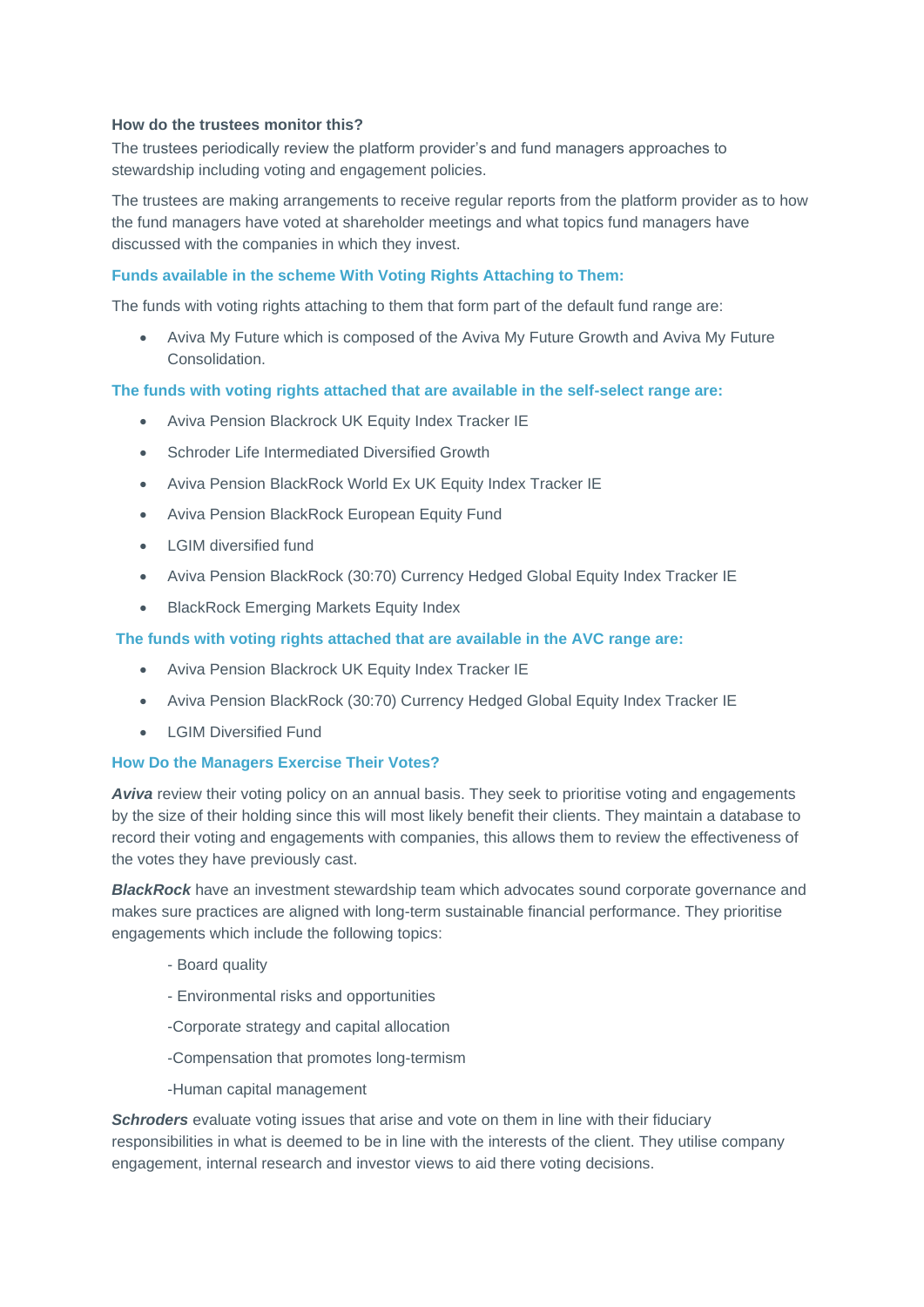*Legal and General* Investment Stewardship team make all decisions regarding voting and engagement in accordance with the relevant Corporate Governance & Responsible Investment and Conflicts of Interest policy documents which are reviewed annually by them. Each member of the team is allocated a specific sector globally so that the voting is undertaken by the same individuals who engage with the relevant company.

# **Funds with No Voting Rights**

The following funds are available to members through either the default fund range or the self-select fund range, but do not have voting rights. Trustees are looking for ways to engage more actively with the managers of these funds.

- Aviva Pension Property FP
- Aviva Pension BlackRock Over 5-Year Index-Linked Gilt Index Tracker IE
- BlackRock Over 15-Year Guilt Index
- BlackRock Corporate Bond Index All Stock
- BlackRock Sterling Liquidity
- Aviva My Future Cash Lump Sum
- Aviva My Future Annuity

# **Voting information:**

|                                                | <b>My Future</b>                            | Al UK equity index<br>fund | <b>Life intermediated</b><br>diversified growth         |        | Al developed<br><b>European ex UK</b><br>equity index      |  |
|------------------------------------------------|---------------------------------------------|----------------------------|---------------------------------------------------------|--------|------------------------------------------------------------|--|
| No. of resolutions<br>eligible to vote         | 38,007                                      | 11,058                     |                                                         |        | 9,328                                                      |  |
| % resolutions<br>voted for<br>management       | 71.8%<br>93.2%                              |                            | $\overline{\phantom{a}}$                                |        | 67.5%                                                      |  |
| % resolutions<br>voted against<br>management   | 26.3%                                       | 5.4%                       | $\overline{\phantom{a}}$                                |        | 26.3%                                                      |  |
| % resolutions<br>abstained and did<br>not vote | 1.9%                                        | 1.4%                       | $\overline{\phantom{a}}$                                |        | 6.1%                                                       |  |
|                                                | Al developed<br>world ex UK<br>equity index | <b>LGIM</b><br>diversified | Al 30:70 currency<br>hedged global equity<br>index fund |        | <b>Blackrock Aquila</b><br>connect emerging<br>market fund |  |
| No. of resolutions<br>eligible to vote         | 27,012                                      | 11,362                     | 35,747                                                  | 23,180 |                                                            |  |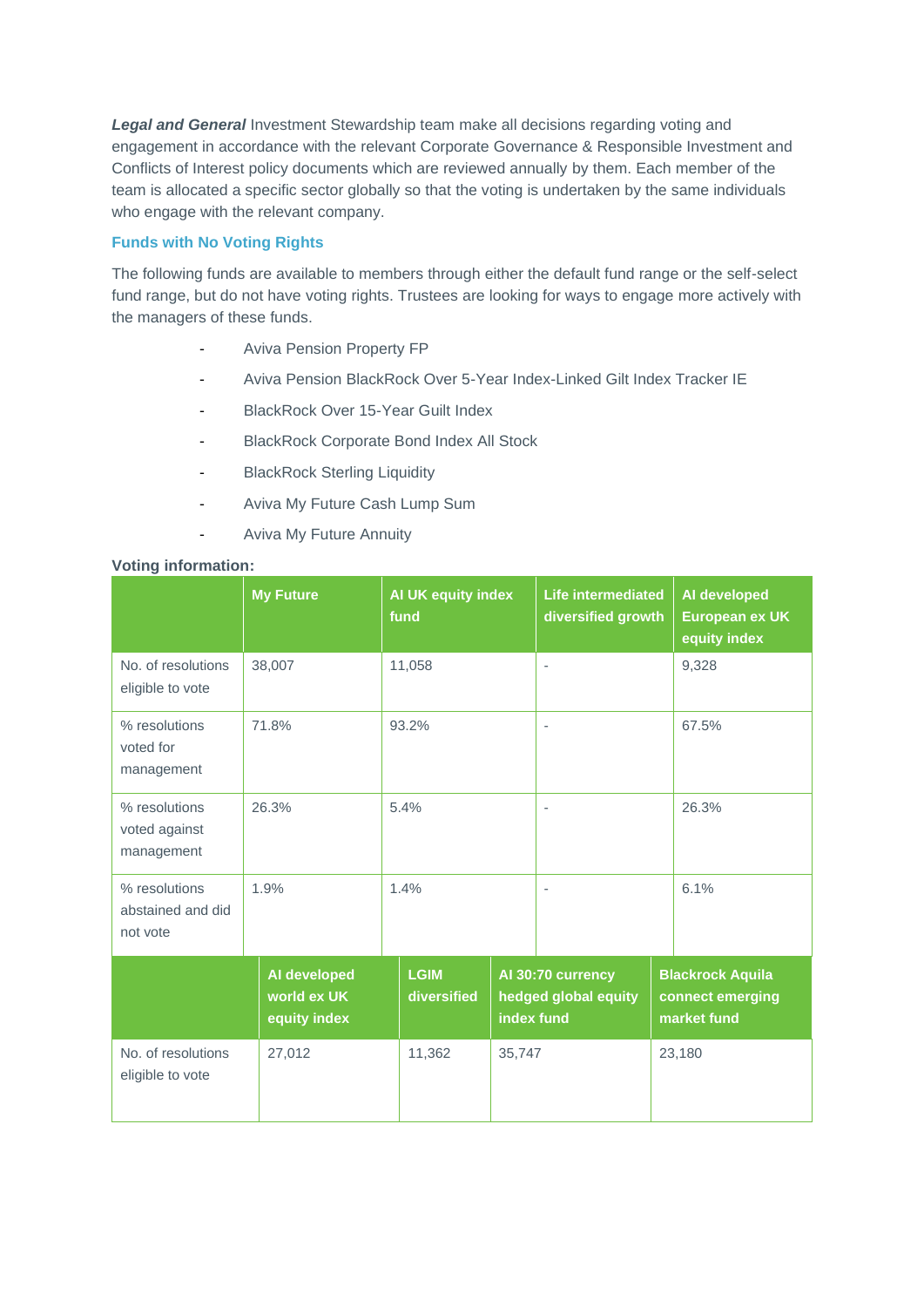| % resolutions voted<br>for management          | 65.70% | 81.72% | 74.00% | 90.79% |
|------------------------------------------------|--------|--------|--------|--------|
| % resolutions voted<br>against<br>management   | 32.10% | 17.71% | 24.00% | 9.21%  |
| % resolutions<br>abstained and did<br>not vote | 2.20%  | 0.56%  | 2.00%  | 2.77%  |

The trustees also consider how the fund managers voted on specific issues. The trustees consider 'significant votes' to be either companies with relatively large weightings in the funds members invest in, or where there were shareholder issues that members are expected to have an interest.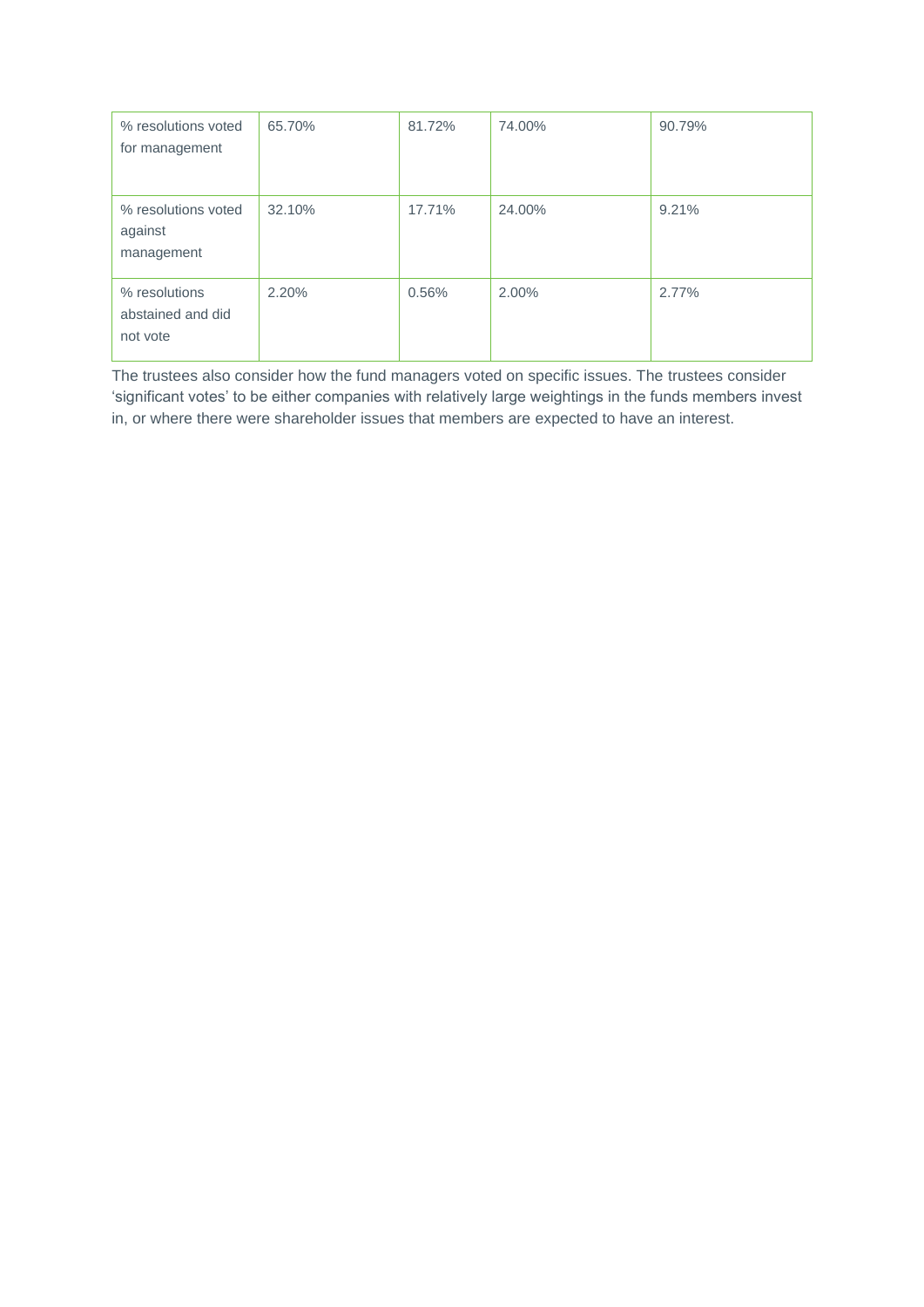The most significant shareholder votes and how the fund managers voted during the last year were:

|                   | <b>Alphabet</b>                                                  | <b>AstraZeneca</b>                                                | <b>Amazon</b>                                                                                        | <b>Samsung</b>                                                                     | <b>Tencent</b><br><b>Holdings</b>                                      | <b>Taiwan</b><br><b>Semiconductors</b>                                      |
|-------------------|------------------------------------------------------------------|-------------------------------------------------------------------|------------------------------------------------------------------------------------------------------|------------------------------------------------------------------------------------|------------------------------------------------------------------------|-----------------------------------------------------------------------------|
| <b>Resolution</b> | 3 May 2020<br>Establish human rights risk<br>oversight committee | 29 April 2020<br><b>Re-elect Marcus Wallenberg</b><br>as director | 27 May 2020<br>Shareholder resolution requiring<br>to company adopt/amend its<br>human rights policy | 17 March<br>2021<br><b>Elect Park</b><br>Byung-<br>gook as<br>outside<br>director. | 13 May<br>2020<br>Approve<br>reissuance<br>of<br>repurchased<br>shares | 9 June 2020<br>Amend<br>procedures for<br>lending funds to<br>other parties |
| <b>Blackrock</b>  | Not held in portfolio                                            | Not held in portfolio                                             | Not held in portfolio                                                                                | Against                                                                            | Against                                                                | For                                                                         |
| <b>LGIM</b>       | Not held in portfolio                                            | Not held in portfolio                                             | $For*$                                                                                               | Against                                                                            | Against                                                                | Not held in<br>portfolio                                                    |
| <b>Schroders</b>  | Against*                                                         | For*                                                              | For*                                                                                                 | Against*                                                                           | Not held in<br>portfolio                                               | For*                                                                        |
| Aviva             | For                                                              | Against                                                           | For                                                                                                  | Not held<br>in portfolio                                                           | Not held in<br>portfolio                                               | Not held in<br>portfolio                                                    |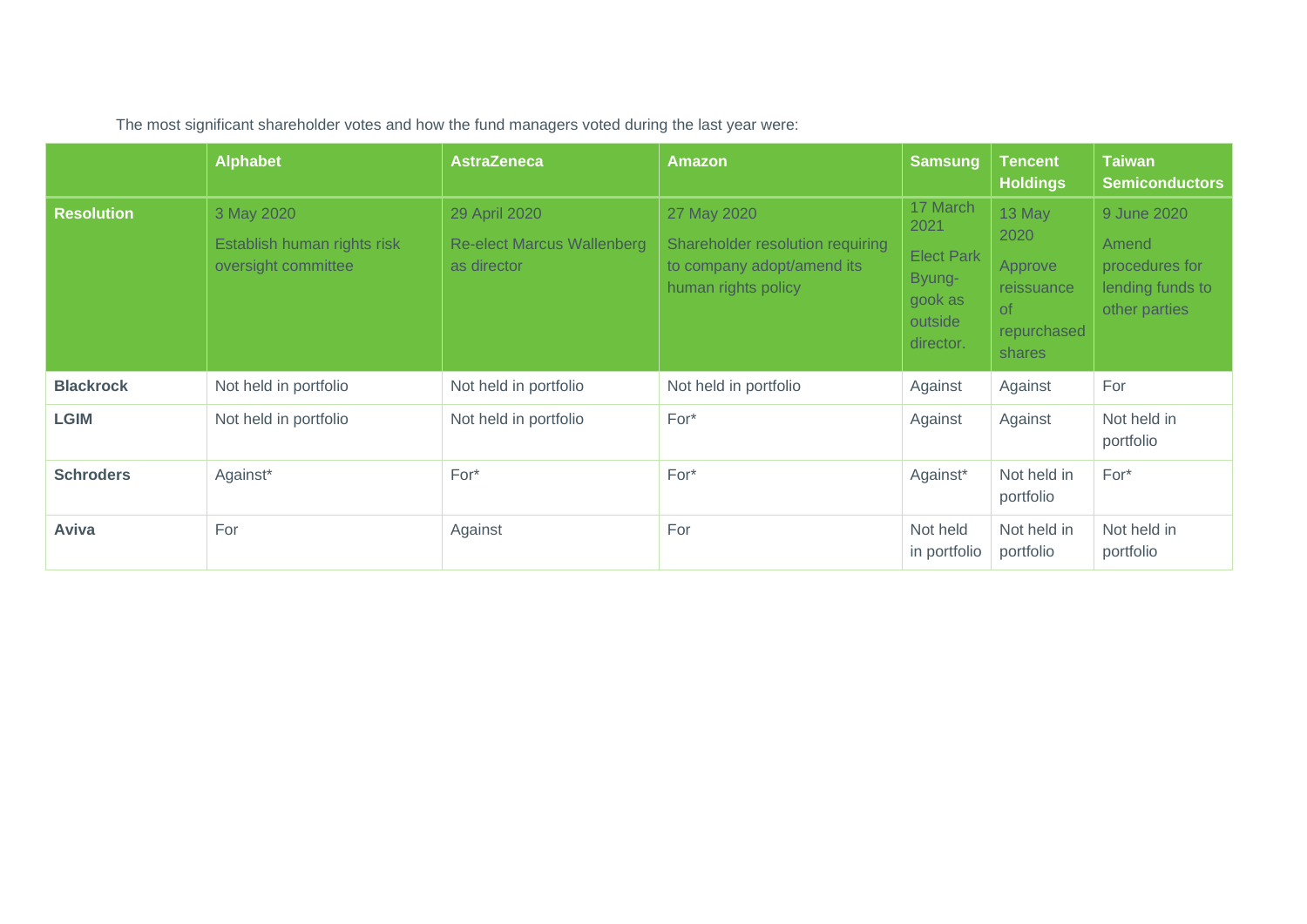| <b>Comments</b> | AI, BlackRock and LGIM all find<br>that the lack of clear human<br>rights program in Alphabet is a<br>business risk. Schroders find<br>that the current board should<br>have ample room to address<br>any human rights issues. | Aviva believe that Marcus<br>Wallenberg has too many<br>other commitments to be re-<br>elected. Whereas Aviva<br>voted with management for<br>his re-election | The three funds that hold<br>amazon stock all voted for this<br>resolution on the grounds that<br>Amazon had been subject to<br>significant scrutiny over the<br>Covid-19 pandemic and all<br>funds agreed that the human<br>rights policy needed to be<br>amended. | 3 funds<br>voted<br>against<br>this<br>resolution.<br>They all<br>cite that<br>Samsung<br>did not<br>sufficiently<br>severe<br>ties with<br>criminally<br>convicted<br>members<br>of the<br>company. | Tencent<br>holdings is<br>part of both<br><b>BlackRock</b><br>and LGIM's<br>top 10<br>holdings<br>and they<br>both voted<br>against the<br>resolution. | <b>Taiwan</b><br>semiconductor is<br>the BlackRock<br>fund's biggest<br>holding, making<br>up 6% of the<br>portfolio. Both<br><b>BlackRock and</b><br>Schroders voted<br>for this<br>resolution. |
|-----------------|--------------------------------------------------------------------------------------------------------------------------------------------------------------------------------------------------------------------------------|---------------------------------------------------------------------------------------------------------------------------------------------------------------|---------------------------------------------------------------------------------------------------------------------------------------------------------------------------------------------------------------------------------------------------------------------|------------------------------------------------------------------------------------------------------------------------------------------------------------------------------------------------------|--------------------------------------------------------------------------------------------------------------------------------------------------------|--------------------------------------------------------------------------------------------------------------------------------------------------------------------------------------------------|
|-----------------|--------------------------------------------------------------------------------------------------------------------------------------------------------------------------------------------------------------------------------|---------------------------------------------------------------------------------------------------------------------------------------------------------------|---------------------------------------------------------------------------------------------------------------------------------------------------------------------------------------------------------------------------------------------------------------------|------------------------------------------------------------------------------------------------------------------------------------------------------------------------------------------------------|--------------------------------------------------------------------------------------------------------------------------------------------------------|--------------------------------------------------------------------------------------------------------------------------------------------------------------------------------------------------|

Source: Proxy insight

\* This holding does not represent one of the top 10 holdings for the funds but does exist in the portfolio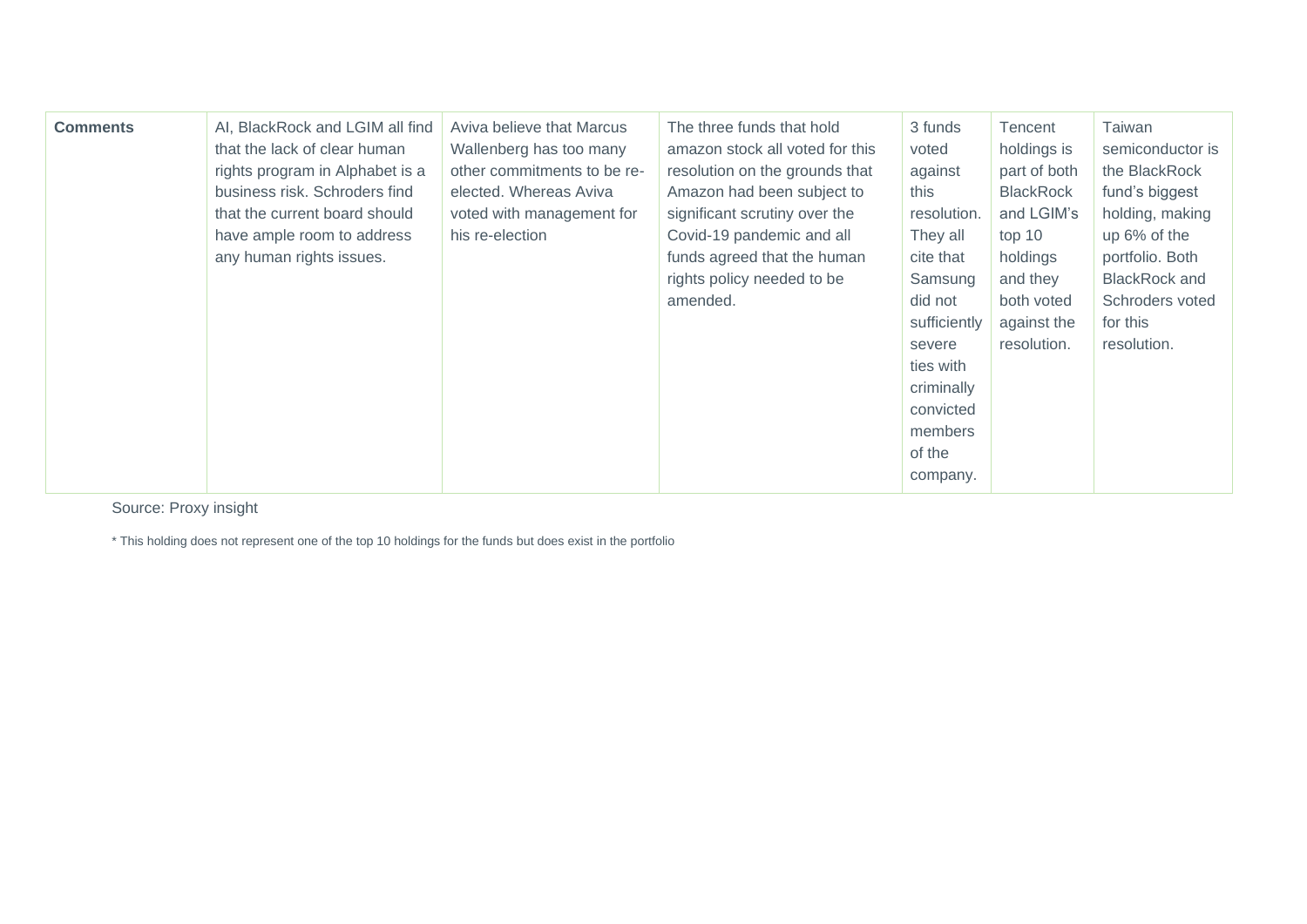#### **How do fund managers implement their votes?**

The managers often make use of proxy voting to inform their decision making. The managers use the following organisations as proxies for their voting activity:

| <b>Manager</b>   | <b>Comment on approach</b>                                                                                                                                                                                                                    |
|------------------|-----------------------------------------------------------------------------------------------------------------------------------------------------------------------------------------------------------------------------------------------|
| <b>LGIM</b>      | LGIM uses ISS to place its electronic votes through ISS ProxyExchange.<br>LGIM have a custom voting policy in place to ensure their provider votes in<br>accordance with their position on ESG.                                               |
| <b>BlackRock</b> | BlackRock uses ISS for vote instruction and they also use proxy research<br>firms for custom recommendations.                                                                                                                                 |
| <b>Schroders</b> | Schroders utilise company engagement, internal research, investor views,<br>governance expertise and external research (from ISS and IVIS) when<br>considering voting decisions. Schroders make use of a third-party proxy<br>voting service. |
| Aviva            | Aviva subscribe to proxy advisory services for independent research and<br>recommendations. These providers include the IVIS service, ISS-Ethix and<br>MSCI.                                                                                  |

# **The trustees are satisfied that the fund managers' voting record on the companies in which their funds invest was aligned with the stewardship policy described in the SIP.**

#### **Impact Investing**

Impact investing relates to investments that are intended to have a positive and measurable environmental or social impact, alongside a financial return. For instance, investing in businesses and projects which benefit the local community or investing globally in companies and projects which are expected to have a positive impact on greenhouse gas emissions.

The trustees are monitoring the development and availability of funds suitable for DC which aim to have a positive impact globally.

#### **Ethical Investing**

The trustees recognise that some members will have strong views on where their pension savings should be invested.

The trustees have instructed Aviva to include the L&G Ethical Global Equity Fund to the self-select fund range of both the AVC and DC Sections which invests in companies across the world which are less carbon-intensive and have strong governance values i.e. companies who have high ethical, environmental and social principles

Nevertheless, the trustees recognise that it is not possible to cater for everyone's views on nonfinancial/ethical matters.

The trustees monitor the investments held by the Scheme's ethical investment options. The trustees also monitor developments in ethical investing funds which could be appropriate to the Scheme's members.

**The trustees' approach to ethical investing has not changed.**